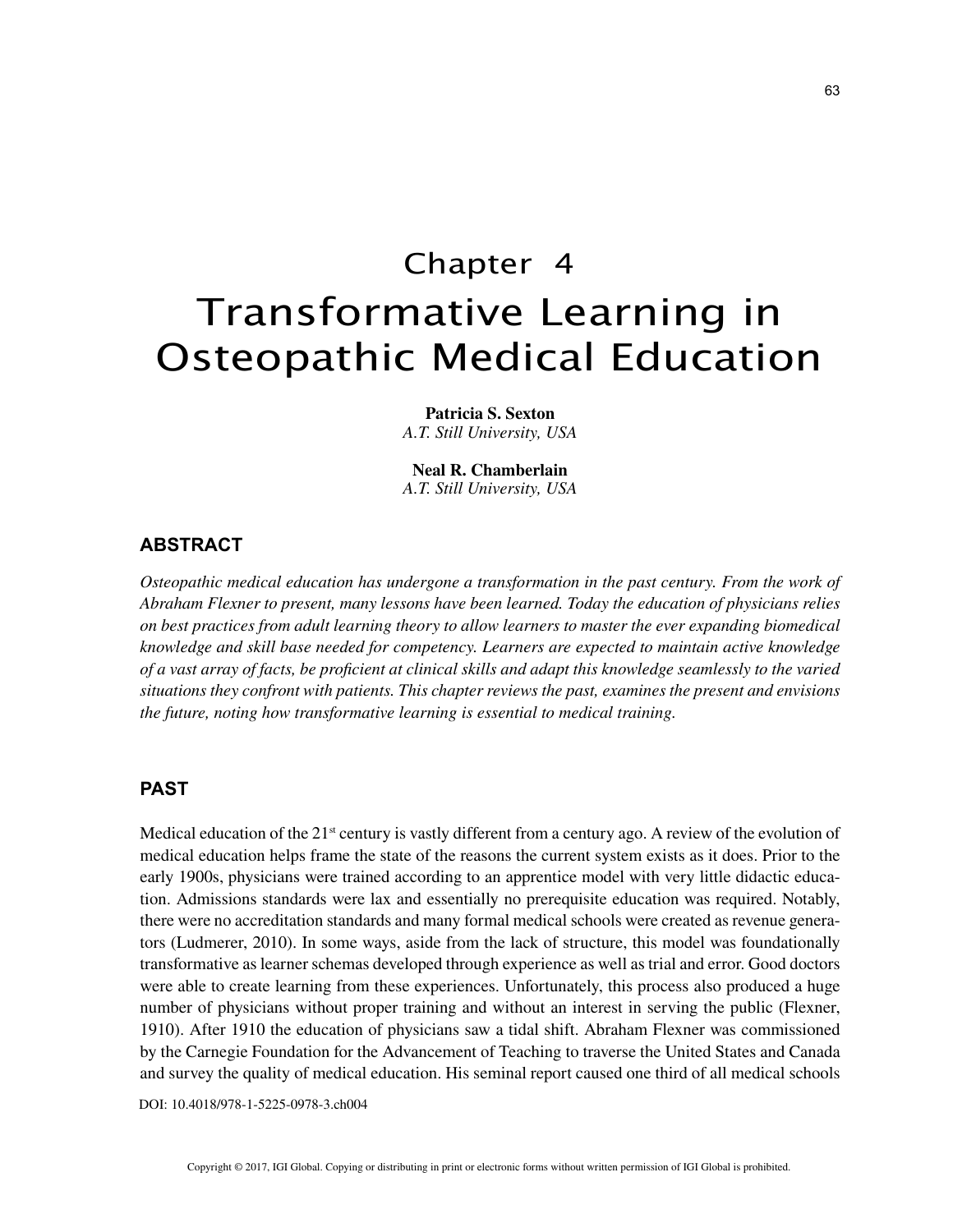(many proprietary) to close and moved medical education from the apprentice-only model to a biomedical science model requiring significant foundations in areas such as pathophysiology (Gevitz, 2004; Irby, Cooke, & O'Brien, 2010). The best schools, those most willing to reform, turned away from the prior model of rote memorization from didactic lectures. The focus drifted toward problem solving and critical thinking. Laboratory courses were instituted and students were expected to create meaning from experimental observation with instructors as guides (Beck, 2004). This clearly supports transformative learning theory which is based on the idea that context, what learners know from past experiences, and reflection influence the ways adults adapt new information to build on prior knowledge are essential to deep understanding (Kitchenham, 2008). For the first time, physicians were expected to be scientists and problem solvers. Clinical clerkships became mentored active learning. Admissions standards increased to the requirement of a college degree and the length of time in medical education increased. These changes, however, were costly. Because of the faculty-intensive nature of this model, most stand-alone schools were not sustainable and the majority of surviving schools were university-affiliated (Gevitz, 2009). Of note from the perspective of transformative learning, the one aspect of medical education Flexner fervently defended was the importance of experiential learning which is a key component of transformative education.

Osteopathic medical schools were not excluded from Abraham Flexner's survey. Flexner noted, of the eight osteopathic schools in existence at the time of his survey, all were "fatally defective" in the training needed to become a physician. During the short course of study, students spent time passively listening to lectures without laboratory resources, adequate cadaver availability for dissection and poor or non-existent clinical instruction (Gevitz, 2009). Because of the rural nature of most of the osteopathic schools at that time, change came slowly. In 1916 the American Osteopathic Association (AOA) forced all remaining DO-granting schools (seven at that time) to expand their curriculum to four years. MDgranting schools had already done so.

# **PRESENT**

Today, medical education in both the MD and DO realms is remarkably similar with the primary exception being the integration of osteopathic theory and methods across the curriculum. Matriculation prerequisites differ school-to-school, but all include rigorous undergraduate education in the sciences. Many schools today also require social sciences and humanities coursework, understanding that physicians must be able to communicate well and demonstrate empathy for best patient care. One entrance exam exists and is utilized by the majority of medical schools as a measure of preparedness. The Medical College Admission Test (MCAT) has also changed to recognize the importance of socio-cultural and behavioral determinants of health and health outcomes and now includes a section on critical analysis and reasoning (Cohen, 2013). These changes were prompted by the domino effect of the changing societal needs with regard to healthcare and the subsequent changing focus of medical education. The memorization of scientific facts, laboratory-based understanding of the interrelatedness of body systems, and the didactic delivery of such material, while implored by Abraham Flexner's work, is no longer sufficient. In fact, of the seven Core Competencies endorsed by the AOA, only one focusses on medical knowledge. The remainder bridge from professionalism to patient care and interpersonal communication skills (Tunanidas & Burkhart, 2005). The competencies set forth by the American Council on Graduate Medical Education mirror this (Swing, 2007).